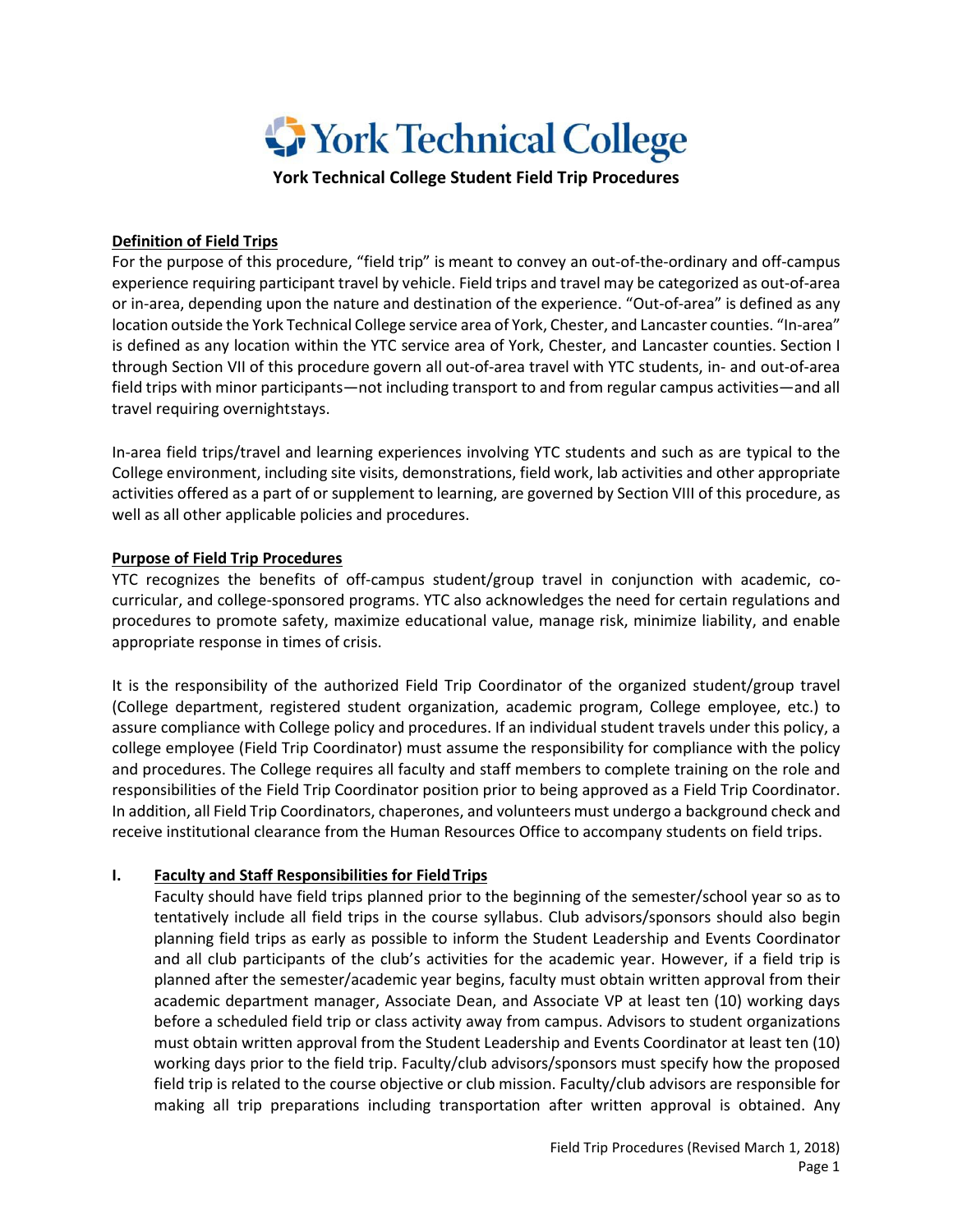exceptions to the 10-day advance notice requirement must be pre-approved by the Associate VP or Dean for the division, and all procedure and form requirements still must be fully met.

- **A. Blanket Approvals:** If frequent field trips are a routine part of the teaching methodology, including but not limited to, building construction trades students visiting sites to obtain handson work experience or allied health students visiting clinical sites, blanket approvals may be requested to cover defined activities throughout the term in specified geographic areas.
- **B. Costs:** As a part of the field trip approval process, the Field Trip Coordinator will provide the College with information regarding the costs of the field trip, including but not limited to, travel costs, lodging, meals, or other expenses that may be incurred. Participants must be informed of what costs will be covered by the College and what their estimated out-of-pocket expenses will be to participate in the field trip. Additional cost considerations may include stating what percentage of the trip the College will pay, what the limit to the cost of the field trip may be, what the College's policy is on reimbursements, and what the College policy is on paying for modes of travel/transportation as long as an adult does not drive a personal vehicle, etc.
- **C. Absence from Class:** Adult students and minor students participating in field trips must notify all college instructors affected by an authorized field trip at least two (2) working days in advance regarding the student's absence and request an allowance to make up missed work. It is the responsibility of the parent or guardian to notify the minor child's high school or middle school to inform them that the child will be absent. Please note that instructors should not unreasonably withhold permission for students to make up missed work. If a student is denied permission to miss class for a field trip or to make up the missed work, the student is responsible for notifying the Field Trip Coordinator for alternatives or resolution.
- **D. Supervision:** All students/groups must be supervised by a member of the faculty or a college staff employee (Field Trip Coordinator) regardless of the mode of travel, excluding instances where an exception is granted for adult students to arrange their personal travel, pursuant to Section IV of this procedure. The designated faculty or staff member is responsible for compliance with all outlined procedures.
- **E. Alternatives for Students Who Cannot Participate:** Faculty/staff must prepare viable alternatives of equal grading value or attendance credit for students who are not able to attend a required field trip or who refuse to sign the required forms.
- **F. Prohibition of Alcohol and Illegal Drugs:** Faculty/staff members and students should not consume alcoholic beverages or use illegal drugs during field trips including while traveling to and from sites to be visited. Faculty and staff members are responsible for avoiding willful misconduct including, but not limited to:
	- Using alcohol or controlled substances while on the trip,
	- Engaging in solicitous relationships,
	- Placing students in clearly dangerous circumstances,
	- Not taking appropriate, expedient action (such as sending the student home, if prudent) when it becomes evident that a student is placing himself/herself or the group in danger; and
	- Hosting or condoning an occasion where any of the above isviolated.
- **G. Retention and Distribution of Forms:** The Field Trip Coordinator is required to take copies of the Field Trip Roster, Field Trip Release of Liability Agreement form, and the Authorization to Secure Medical Treatment and Medical Coverage form on the field trip to have them available if needed. The department conducting the field trip must retain these forms for all participants for at least one year following the date of the field trip. The Student Leadership and Events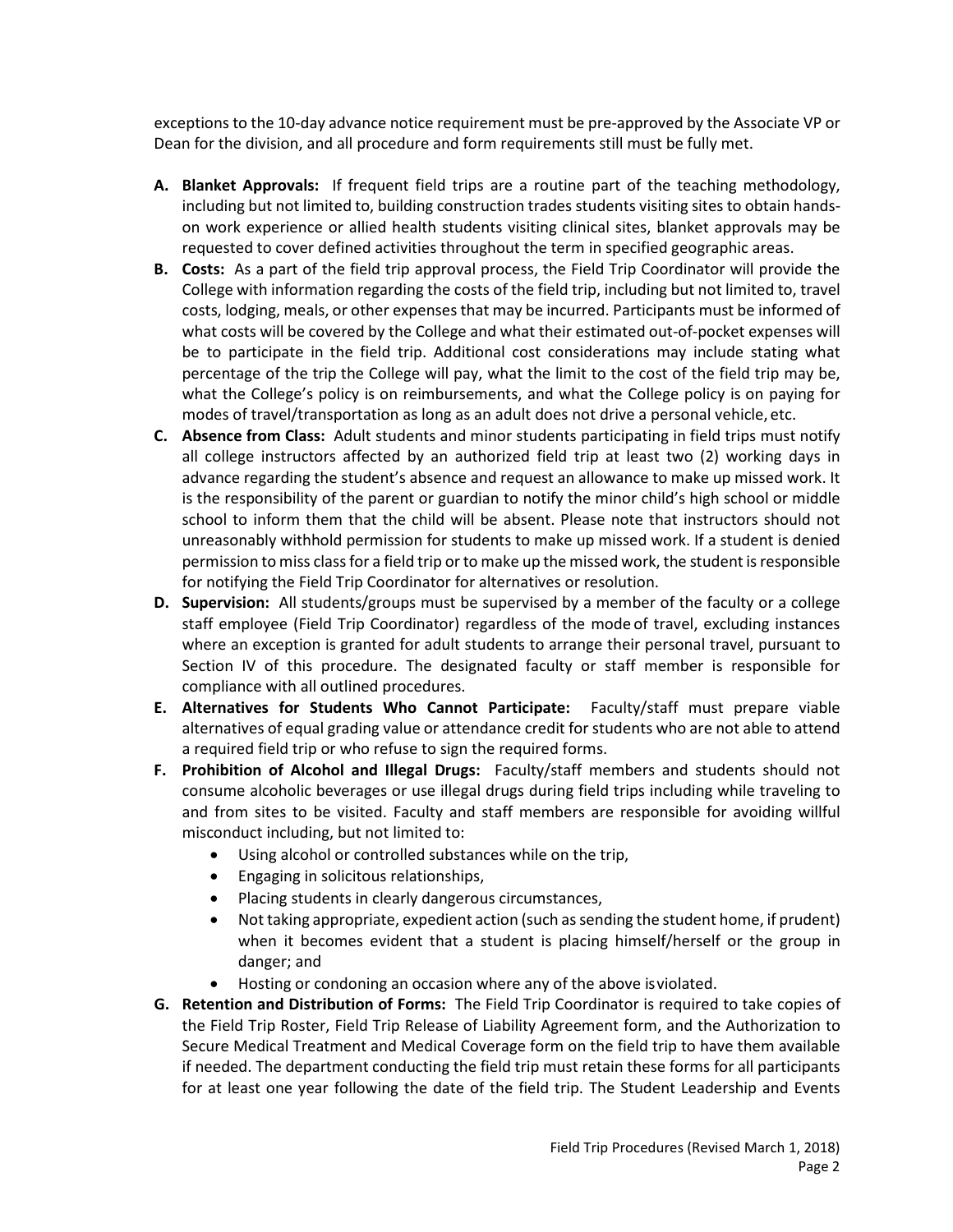Coordinator and the Public Safety Office will receive the Field Trip Request forms and Field Trip Rosters.

**H. Specialized Approval:** Individual departments or groups may have further requirements for approval of student/group travel which must be submitted to the appropriate Academic Department Manager, Dean, AVP, and Student Leadership and Events Coordinator for review and authorization in advance, as defined by the Associate Vice President for the division.

### **II.** Student/Field Trip Coordinator Responsibility

It is the responsibility student participants to advise the Field Trip Coordinator of any known limitations, special disabilities, certified medical conditions, or needs that may require an accommodation.

The Field Trip Coordinator must advise students of rules and regulations, verbally and in writing, regarding conduct during the trip including, but not limited to, hotel curfew and responsibility for obligations, purchases or damages incurred by the students/group. At all times, students will be subject to enforcement of the YTC Student Code of Conduct and local, state, and federal laws while traveling on an authorized trip. The Field Trip Coordinator must report immediately any disciplinary issue to the Dean for Students and submit written documentation of the incident upon return from the field trip.

#### **III. Required Documentation**

All requests for student/group travel must be initiated by YTC employees, as outlined in Section I, and authorized in advance. A Travel Authorization Request must be submitted and approved no less than (ten) 10 working days prior to the date of departure.

In addition to the travel authorization, the following are the minimally required documents that must be obtained from each participant prior to trip departure. Participants unwilling or unable to provide required documentation will not be permitted to travel.

- **A. Itinerary:** The Field Trip Coordinator must provide appropriate tripinformation to all students traveling (e.g., Pre-trip meeting/orientation; date and time of departure/arrival and duration of trip; mode of travel; number of chaperones; purpose of trip; known hazards; special clothing or equipment required because of planned group activities; weather; or other conditions, etc.) Further, an orientation meeting is recommended for all trips. A parent/guardian orientation is required for all trips involvingminors.
- **B. Field Trip Release of Liability Agreement:** In order that students, parents, and/or legal guardians may fully appreciate and assess the risks associated with the off-campus activity and make an informed decision about whether or not to participate in the activity, or limit participation in certain aspects of the field trip, all student/group travelers and/or their parent/guardian must complete a Field Trip Release of Liability Agreement form. This form will verify that the student travelers and/or their parent/guardian understand and accept the risks involved in participating in the travel activity, assume full responsibility for their behavior, and voluntarily agree to release the College from liability for any claims or injuries that may arise from their participationin the activity. The Field Trip Coordinator will collect and retain the Field Trip Release of Liability Agreement forms for allparticipants.
- **C. Authorization for Medical Treatment:** All student/group travelers(including minors) must complete an Authorization for Medical Treatment form that authorizes medical treatment in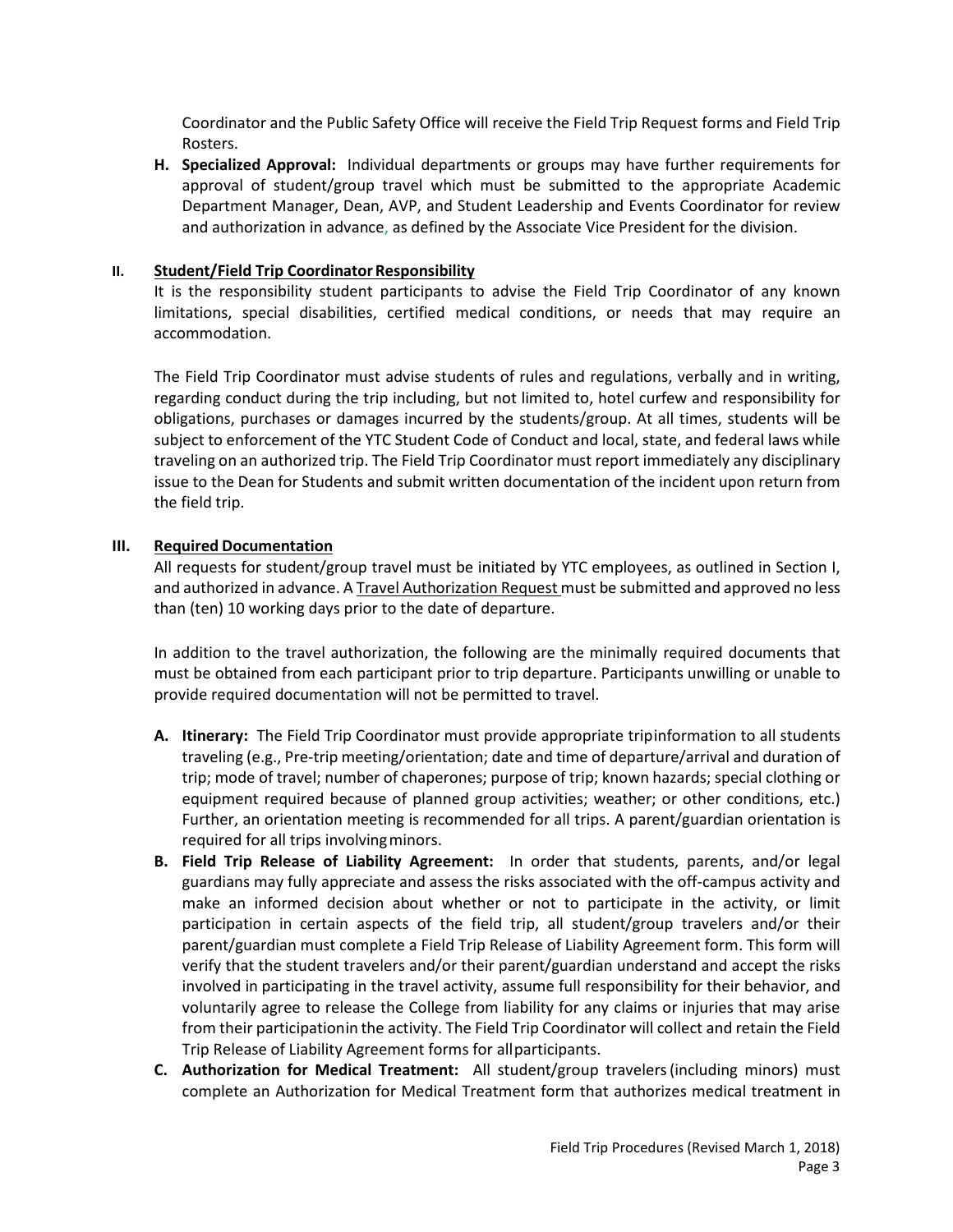the event of an emergency during theoff-campus trip. Minor students must obtain the signature of a parent or guardian.

**D. Medical Coverage:** YTC assumes no responsibility for medical coverage of student travelers. It is recommended that each student, staff, or faculty member have his/her own medical and accident insurance. Any costs not covered by insurance will be the responsibility of the traveler. Insured travelers must carry their insurance cards or proof of insurance with them on the trip. Minor participants must provide a copy of an insurance card or proof of insurance (if insured) to the Field Trip Coordinator no later than five (5) working days prior to the field trip.

## **IV. Modes of Travel/Transportation**

Absent extraordinary circumstances (specifically approved by the President or Executive Vice President for Academic & Student Affairs), no personal vehicles shall be used by any college personnel for transporting students on field trips. This does not preclude adult students from providing their own transportation to and/or from events or sanctioned travel opportunities, providing the student notifies faculty/staff in advance of departure and provides all required documentation as outlined in Section

In such instances, the student assumes all liability as a driver and waives college liability for their actions as a driver. Please note that if students are planning to leave their vehicles on campus overnight, the Public Safety Office should be notified of the model, color, tag number, and location of each vehicle being leftovernight.

Absent extraordinary circumstances (specifically approved by the President or Executive Vice President for Academic & Student Affairs), field trip transportation offered by York Technical College shall be conducted by:

- Fully insured, properly licensed professional drivers using either licensed commercial/charter vehicles or vehicles owned and maintained by the State of South Carolina that meet all appropriate safety standards, including but not limited to, use of passenger restraints and occupant protectionrequirements.
- Faculty members, staff, and/or club sponsors driving college cars or vehicles rented by the College deemed to have met the licensure and safety requirements.

Each mode of transportation requires that common and mode-specific safety precautions (e.g. seatbelts) be used at all times. In addition to following applicable local, state and federal laws and using sound judgment when traveling, students and college personnel must follow the procedures associated with this policy according to the specific mode of travel involved. Travel conditions must be considered prior to departure on any travel involving students.

- **A. Vehicles Owned, Leased, Rented or Borrowed by the College:** All drivers operating collegeowned, rented, leased, or borrowed vehicles as part of organized student/group travelmust
	- 1. be a full- or part-time faculty or staff member, and
	- 2. possess a valid South Carolina or other state driver's license*.*
- **B. Commercial Travel:** Faculty, staff, and students traveling by commercial transportation must comply with all laws regulating travel and the rules of the specific carrier.
- **C. Safety Requirements:** Drivers and passengers must act responsibly anduse sound judgment when traveling. Further, drivers must
	- 1. obey all traffic laws and regulations including posted speedlimits.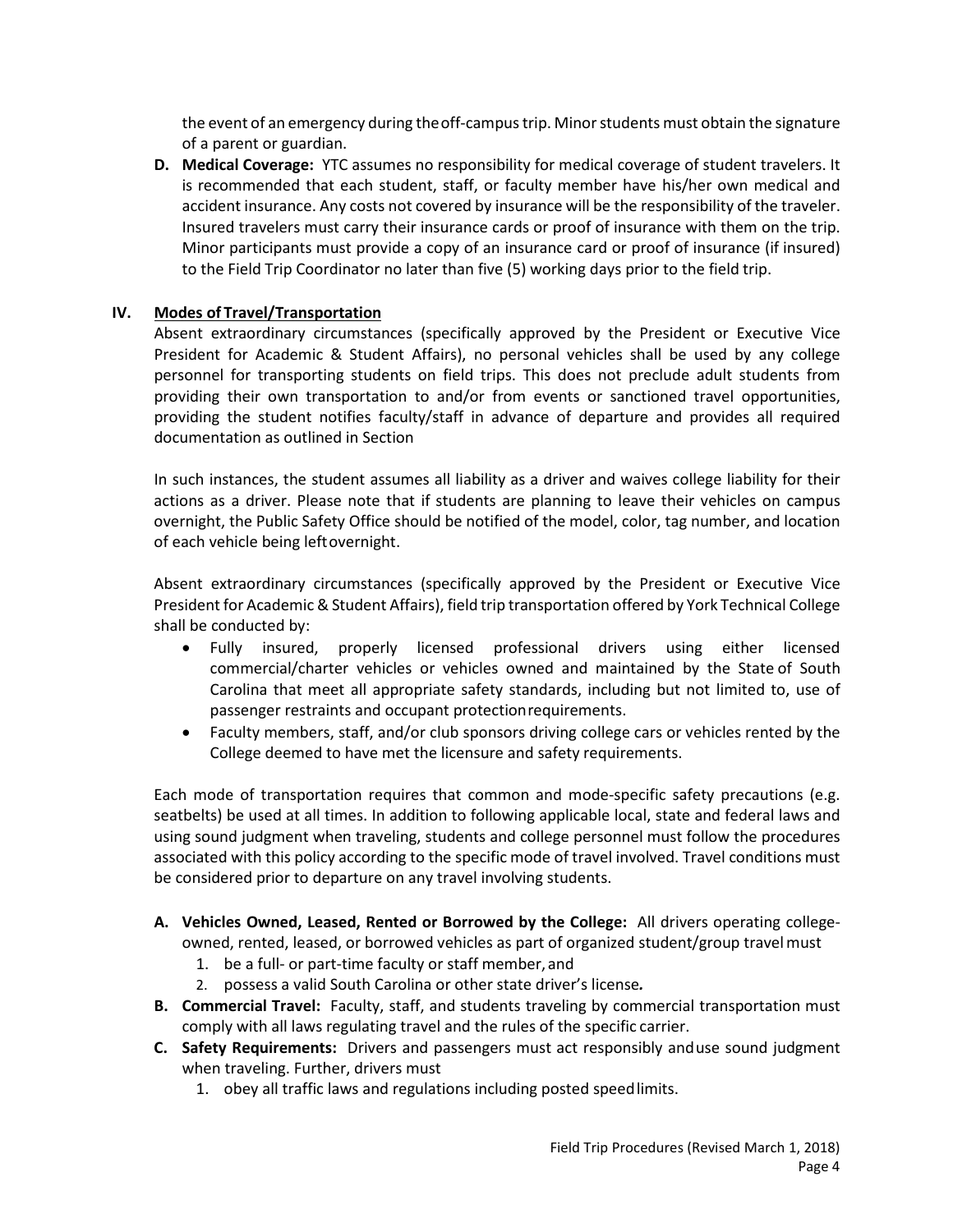- 2. not drive under the influence of alcohol or illegal drugs or transport orpossess alcoholic beverages, illegal drugs, unauthorized firearms or other types of weapons as indicated in the Code of Conduct.
- 3. wear seat belts at all times The number of occupants in the vehicle must not exceed the number of seat belts.
- 4. not exceed the vehicle manufacturer's recommended load capacity(See owner manuals for specific instructions.)
- 5. not exhibit horseplay, racing or other distracting or aggressivebehavior.
- 6. refrain from cell phone use while driving.
- 7. refrain from eating while driving.

# **V. Unapproved Expenses**

Any unapproved travel-related expense incurred by the student, faculty or staff traveler is the responsibility of the respective traveler. Students must be informed that the College assumes no responsibility for providing student/groups with funds in case of unanticipated delays or other incidents that may require additional expenditures. Reimbursement for emergency circumstances may be considered.

# **VI. Special Requirements for Travel InvolvingMinors**

The following requirements are specific to travel involving minors, i.e., Educational Talent Search participants and others. These requirements are in addition to other procedures outlined herein.

- **A.** All participants in overnight travel and events must be rising seventh-grade students or older.
- **B.** A mandatory orientation meeting with parents/guardians must bescheduled no fewer than ten (10) working days prior to departure. Participants whoare not represented at the meeting by parent/guardian will not be allowed to participate. At the mandatory meeting, all required documents will be distributed and all necessary forms collected.
- **C.** Required documents must be received no later than five (5) working days prior to travel or student participation will bedisallowed.
- **D.** Only activities directly related to scheduled events shall be allowed, with absolutely no participation in unscheduled, unauthorized or unnecessarily risky activities. Activities will be outlined, in detail, on the travel itinerary and strictly adhered to.
- **E.** It is the responsibility of participants and/or parents/guardians to inform the College of any existing certified medical condition that requires medicationor accommodation. Further, all participants with said condition(s) must be able to keep, monitor, and administer all required medications without assistance; however, if assistance is required, the College reserves the right to determine what level of assistance is reasonable and does not negatively affect the rights or participation of other students.

## **Student-to-Chaperone Ratio**

- **F.** For minors to participate, the student-to-chaperone ratio should not exceed 10:1. For adults to participate, the student-to-chaperone ratio should not exceed 15:1. Exceptions may be evaluated on a case-by-case basis and must be pre-approved by the Associate Vice President for thedivision.
- **G.** The College reserves the right to restrict, limit, or disallow student participation if extenuating or unusual circumstances exist that do or may cause unnecessary risk or liability to the participant, faculty, staff or other participants.